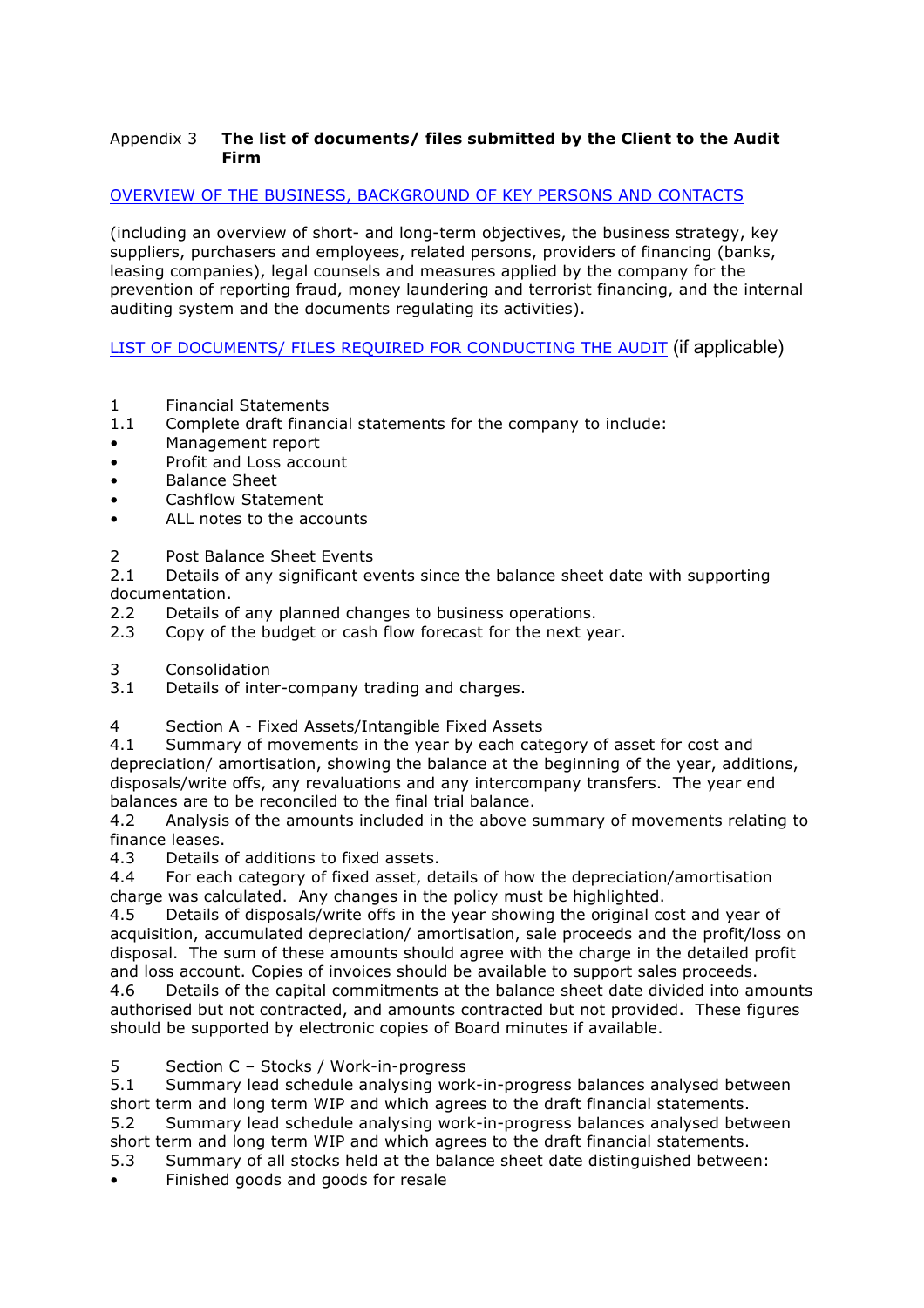• Work-in-progress

• Raw materials

5.4 Stock schedules completed at the time of physical stock (presented for inspection during the audit).

5.5 Reconciliation between the stock lists prepared before the physical stock take take and the stock physically counted, listed and valued in the accounts (presented for inspection during the audit).

5.6 Details of the replacement cost of stocks where the directors feel that the value is materially different from that shown in the accounts.

5.7 Details of any slow moving or damaged stock together with an explanation of the basis of any provision made against such items.

5.8 Listing showing work-in-progress by project.

5.9 Details of amounts invoiced post year end relating to WIP at year-end.

5.10 Copies of contracts for amounts included in WIP.

5.11 Calculation to support valuation of WIP per day

6 Section D – Trade Debtors

6.1 Summary lead schedule.

6.2 Aged debtor report by customer with total reconciled to the amounts of outstanding bills included in the lead schedule.

6.3 Analysis schedule showing provisions analysed between bad debts, credit notes, and any other provisions. Totals should be reconciled to balances in the closing trial balance.

6.4 Details of all customer accounts with credit balances at the balance sheet date together with an explanation as to the reason for the credit.

6.5 An analysis of the bad and doubtful debt charge in the detailed profit and loss account showing additional charges, recoveries and details of any movements in provisions.

6.6 Further list of trade debtors at last practical date before sign-off for update of bad debt review.

7 Section E – Other Debtors and Prepayments<br>7.1 Lead schedule.

Lead schedule.

7.2 Summary of all debtors and prepayments.

7.3 For all other debtors and prepayments, including comparative figures, description of the item together with details as to how calculated and a Electronically Tractable File / Electronic Copy of the supporting documentation where available. These amounts should agree to the closing trial balance.

7.4 Where any of the above items fall due for payment beyond 30 April 2012 these items should be separately identified.

7.5 Further list of other debtors at last practical date before sign-off for update of bad debt review.

7.6 List of all staff loans and advances.

8 Section F – Bank and Cash balances / Borrowings

8.1 Lead schedule analysing loans repayable before and after 12 months after the year end.

8.2 Bank reconciliations for all accounts at the balance sheet date detailing all unpresented cheques and outstanding lodgements and noting the dates they cleared the accounts post year end.

- 8.3 Details of any rights of set-off or cross guarantees between accounts.
- 8.4 Details of all bank facilities together with renewal dates.
- 8.5 Summary of bank interest paid ensuring bank charges are separately shown.
- 8.6 Details of movements on each loan.
- 8.7 Copies of loan agreements.
- 9 Section G Trade Creditors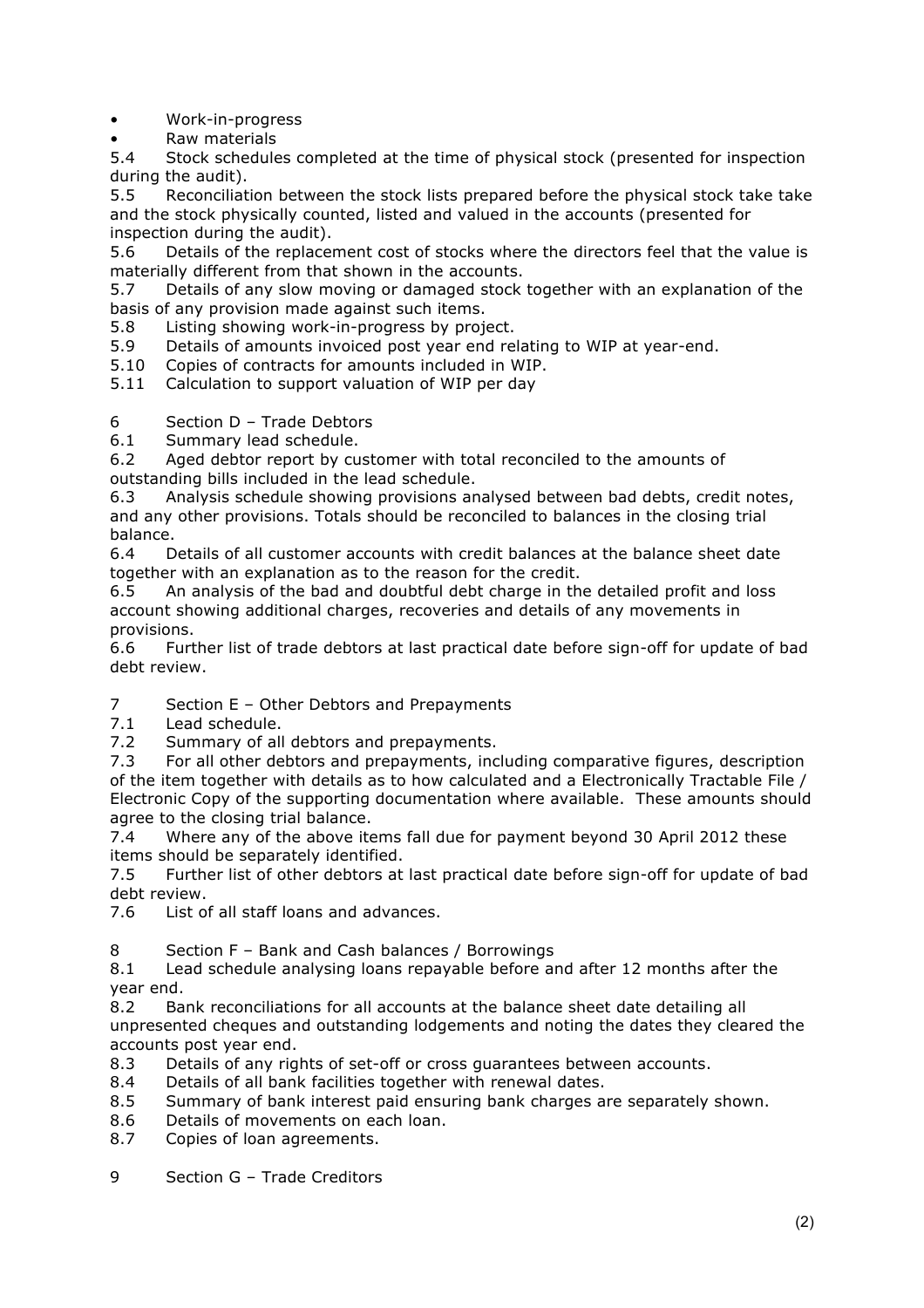9.1 Lead schedule.

9.2 Listing of all purchase ledger balances by supplier noting reasons for any debit balances. The total of this list must agree with the balance on the purchase ledger control account in the closing trial balance. An aged listing would be helpful if available.

9.3 All suppliers statements for the month of the year end and the preceding month should be retained for audit use. Major supplier statement balances should be reconciled to their purchase ledger balance.

9.4 Details of all supplier accounts with debit balances at the balance sheet date together with an explanation as to the reason for the debit.

10 Section H – Other Creditors and Accruals

10.1 Lead schedule.

10.2 Summary of all other creditors and accrued charges reconciled to the closing trial balance together with supporting documentation where appropriate, including details of contracts, loan agreements and certificates, and comparative figures.

10.3 Schedule of accruals and deferred income together with the details of the calculation and relevant supporting documentation.

10.4 Where any of the above items fall due for payment beyond 30 April 2012 these items should be separately identified.

10.5 Analysis of finance lease creditor showing on a lease by lease basis the brought forward creditor and the capital elements of payments in the year. A Electronically Tractable File / Electronic Copy of the lease agreement and the calculation of the capital element of lease payments.

10.6 Analysis of finance lease creditor between amounts due within one year, within one to two years, within two to five year and after five years with supporting calculations.

11 Section J - Inter-company balances

11.1 Summary of any inter-company balances at the balance sheet date.

11.2 Assessment of recoverability of inter-company balances by reference to the net asset position and profitability of the group companies.

12 Section K – VAT(ax)

12.1 Electronically Tractable File / Electronic Copy of the latest VAT return with a reconciliation to the trial balance. This should be supported by the relevant working papers showing the originating entries from the nominal ledger.

12.2 Copies of any correspondence with Taxation office in the year.

- 13 Section M Provisions
- 13.1 Lead schedule.

13.2 Documentation to support the requirement for any provisions at the balance sheet date.

14 Section N – Contingencies and Financial Commitments

14.1 Details of any outstanding legal claims against the firm for which no provision is deemed necessary.

14.2 Obligations under operating leases (ie the annual amount payable in the year ended 30 April 2012) split between land and buildings and other and further divided into agreements running for a further year, two to five years and more than five years. Further analyse any commitments on vacant properties.

14.3 Details of any financial commitments entered into by the company at the year end.

- 15 Section P Share Capital, Reserves and Dividends
- 15.1 Analysis of any movements in the year in the reserves balances.
- 16 Section Q Sales

16.1 Lead schedule.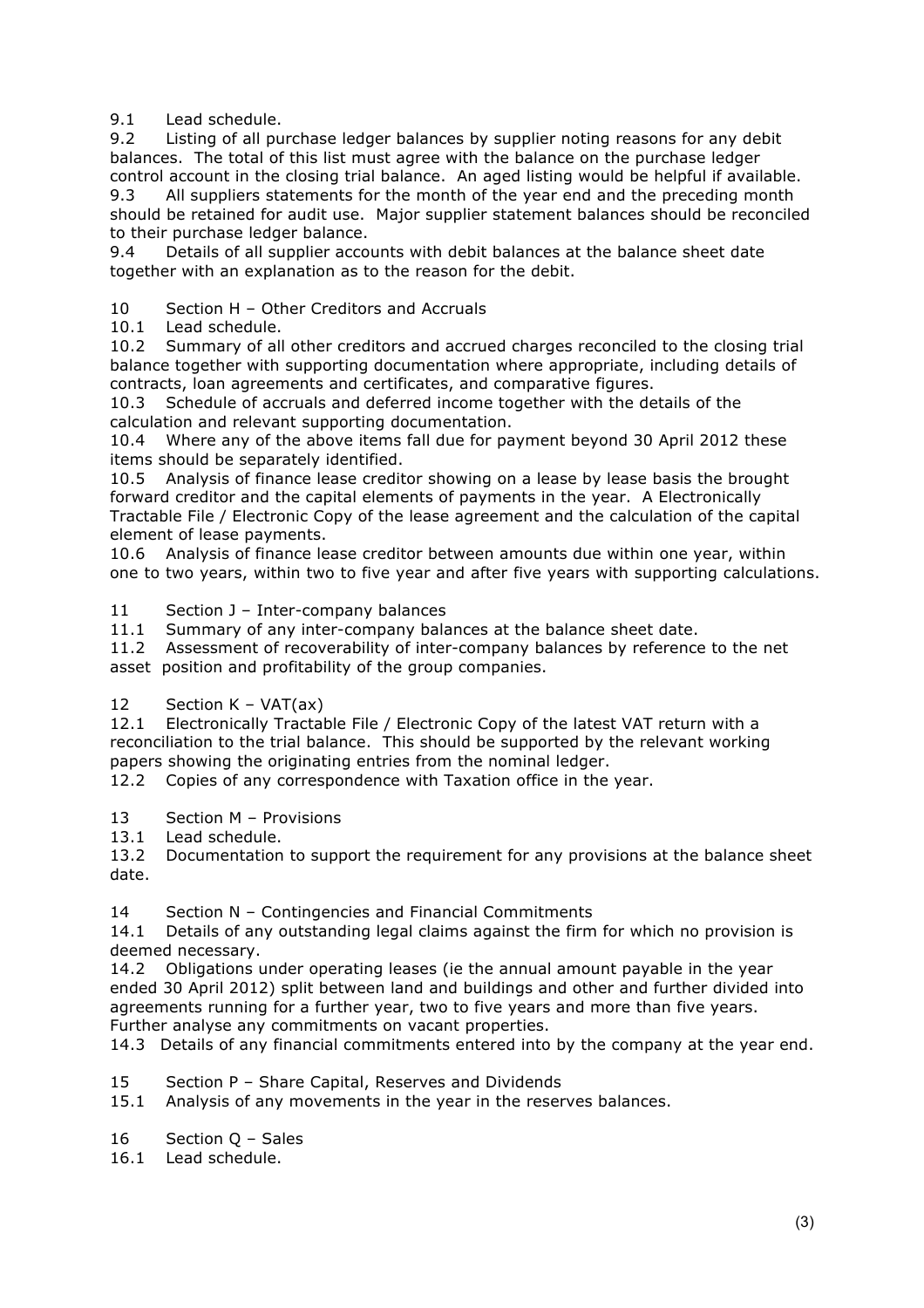16.2 Schedule with prior year comparatives showing sales analysed between appropriate categories for that company (ie by conference).

16.3 Explanations for significant changes.

16.4 Budget for sales analysed as above with explanations for differences between budget and actual performance.

16.5 Sales by month analysed by division. The totals should be reconciled to the balance included in the above analysis.

# 17 Section R– Cost of Sales

17.1 Lead schedule and explanations for changes in gross margin on a project by project basis (ie conference).

# 18 Section S– Payroll

18.1 Lead schedule.

18.2 Reconciliation of employee costs in the trial balance to employee costs as set out in disclosures in the accounts, including comparatives.

18.3 Employee costs analyses

18.4 Average number of full time and part time employees split between their areas of employment.

- 18.5 Summary of directors emoluments
- 18.6 Summary of employee benefits:
- i.e. Car and petrol allowances
- Bonuses
- 19 Section T Expenses

19.1 Lead schedule detailing breakdown of expenses for inclusion in the detailed profit and loss account, including comparatives.

19.2 Reconciliation between expense categories per lead schedule and those included in the trial balance.

- 20 Section V Related Party Transactions
- 20.1 Details of any related party transactions.
- 21 Section AA Other Information Required
- 21.1 Electronically Tractable File / Electronic Copy of the current company registers.
- 21.2 Minutes of directors meetings and general meetings.

#### 22 Section CC – Nominal Ledger

22.1 Electronically Tractable File / Electronic Copy of the final trial balance together with any post trial balance journals and supporting documentation.

23 Taxation

23.1 Details of any dividends paid or received.

23.2 Details of interest received and receivable and whether received gross or net of taxation.

23.3 An analysis of any movement on ALL tax accounts (e.g. Corp. tax, ACT, deferred tax and any other taxes to show opening balances, payments made/received and other movements to arrive at the closing balance.

23.5 Analysis of the following accounts for all trial balances to show, where appropriate, payee, description of item, date and amount:

- Legal and professional
- Consultancy fees
- Commission paid
- Miscellaneous and sundry expenses